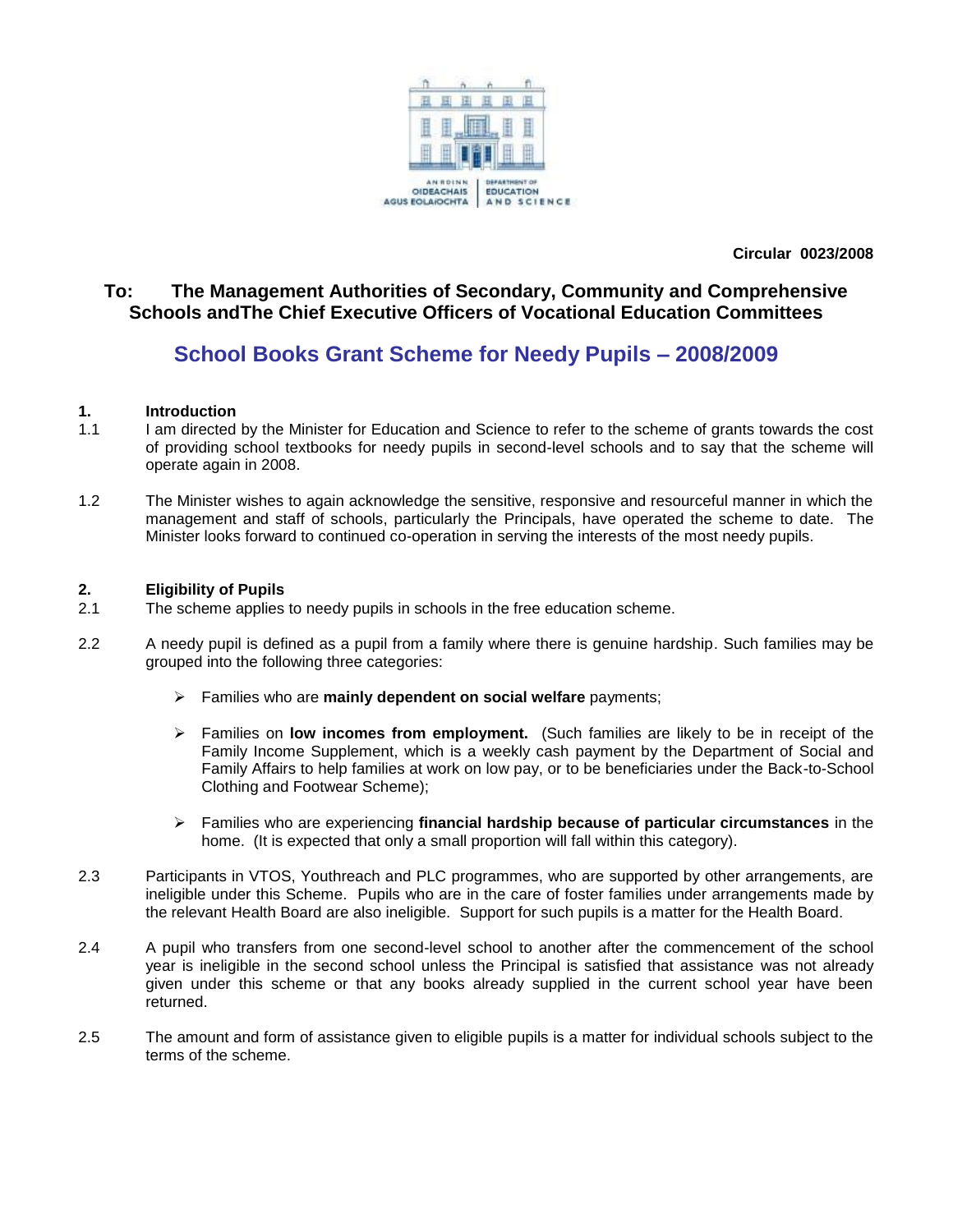#### **3. Medical Card Holders**

3.1 Entitlement to a medical card is not necessarily an indicator of eligibility. In this regard, other factors should be taken into account when assessing pupils' eligibility.

# **4. Book Loan/Rental schemes operated by schools**

- The Minister urges management authorities and principals to adopt to the greatest extent possible the suggestions for textbook loan/rental schemes outlined in Circular M54/91 and in the Code of Good Practice outlined in the Cooney/Carey "School Books in Ireland" report which was issued to schools in 1994.
- 4.2 In the case of schools **designated as disadvantaged** and which are **participating in DEIS**, additional seed capital funding may be available to assist in the establishment of book loan/rental schemes. **This seed capital is only payable in respect of needy pupils.**

# **5. Application for allocation under the scheme**

- Applications for grants, for both school textbooks and for seed capital, should be submitted on the attached form. **Faxed or photocopied application forms will not be accepted.** Funding will be allocated on the basis of applications received on or before 2<sup>nd</sup> April 2008. Applications received after this date risk being excluded from consideration.
- 5.2 Applications may be submitted by individual secondary, community and comprehensive schools. In the case of VECs, an overall application form should be submitted in respect of the relevant scheme as a whole, based on information received from their second-level schools. **In addition, VECs should include with their application form details of the breakdown of the numbers of needy pupils for each school under their aegis (copies of application forms completed by individual schools will be accepted in this regard).**
- 5.3 To enable the issue of grants prior to the start of 2008/09 school year, applications should include the number of eligible pupils assisted in 2007/08 as funding will be calculated on the basis of this information.

#### **6. General**

- 6.1 A copy of this circular letter should be provided to the appropriate representatives of parents/teachers for transmission to individual parents and teachers. Schools should also clearly establish and publicise eligibility criteria.
- 6.2 School authorities should endeavour to establish a written application procedure for those wishing to avail of assistance. As far as is practicable, documented records in connection with the scheme should be maintained.
- 6.3 Separate accounts should be maintained for the Book Grant and any book loan/rental scheme that is being operated.
- 6.4 Guidelines as to how the scheme might best operate at school level are included in the [Appendix](#page-3-0) to this Circular Letter.
- 6.5 Educationally, it is recognized that textbooks have to be changed periodically to ensure that content and methodology are kept up to date. However, mindful of the need to minimise the cost burden for parents in respect of the purchase of textbooks, the Department wishes to advise school authorities that books should be changed only to the extent that it is absolutely necessary.
- 6.6 If you have any queries in relation to the contents of this circular, you may contact either Mr. Brian Masterson at (01) 889 2046 or Mr. Michael Power at (01) 889 2049 in the Qualifications, Curriculum and Assessment Policy Unit.
- 6.7 This circular is also available on the Department's website at www.education.ie

Margaret Kelly Principal Officer Qualifications, Curriculum and Assessment Policy Unit February 2008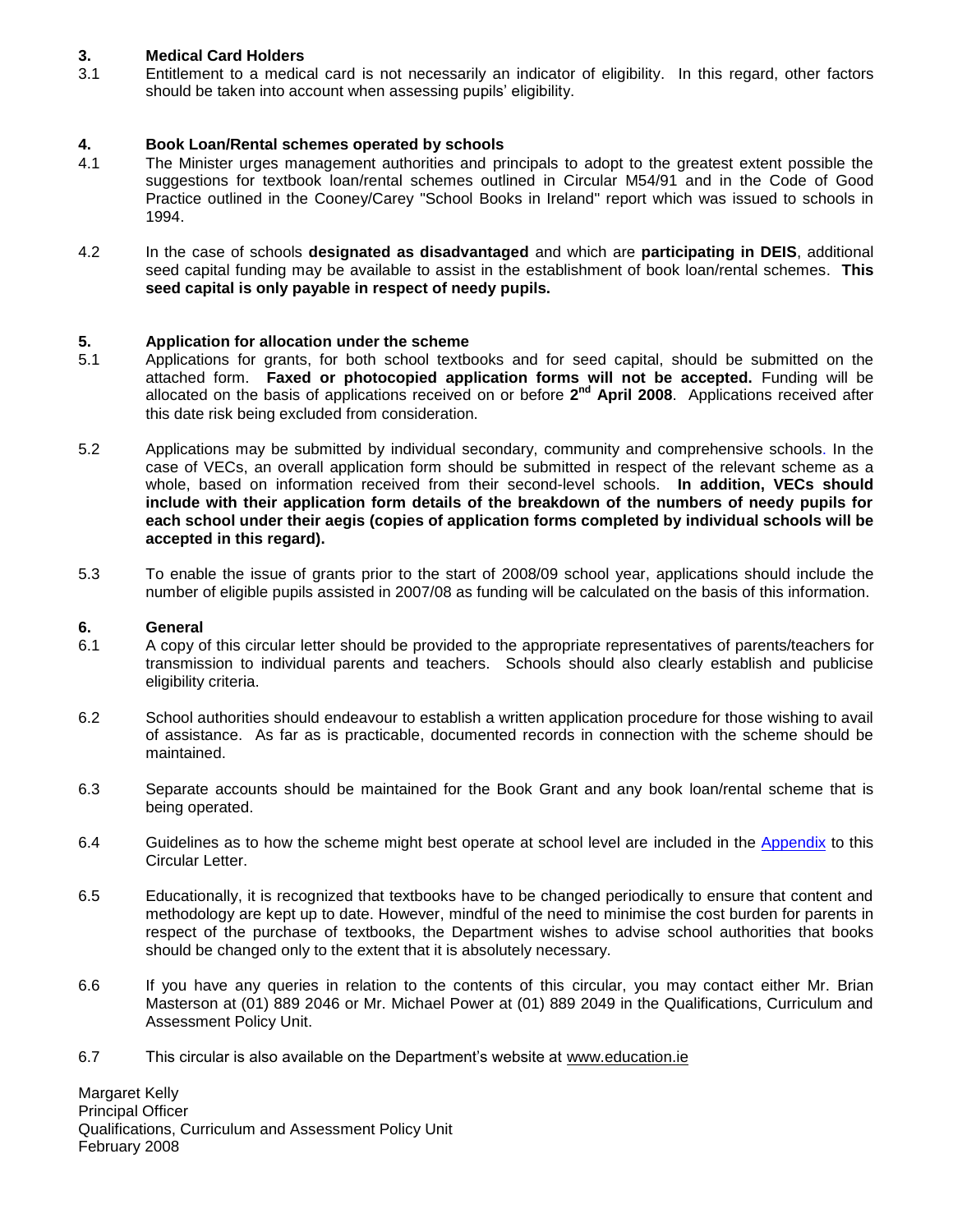## **School Books Grant Scheme for Needy Pupils**  *Application by School/VEC for Grant for 2008/09*

Name of applicant school/VEC:

School Roll number: \_\_\_\_\_\_\_\_\_\_\_\_\_ Telephone: \_\_\_\_\_\_\_\_\_\_\_\_\_\_\_ Fax: \_\_\_\_\_\_\_\_\_\_\_\_

**PART A: Number of eligible pupils assisted in 2007/08**

|    | <b>NEEDY PUPILS ASSISTED UNDER THE SCHEME IN 2007/08</b><br>(Paragraph 5.3 OF CL refers)             | <b>NUMBER OF</b><br>NEEDY 2 <sup>ND</sup><br>LEVEL<br>PUPILS <sup>(a)</sup> |
|----|------------------------------------------------------------------------------------------------------|-----------------------------------------------------------------------------|
| 1. | From families mainly dependant on social welfare                                                     |                                                                             |
| 2. | From families on low income                                                                          |                                                                             |
| 3. | From families experiencing particular hardship because of<br>particular circumstances <sup>(b)</sup> |                                                                             |
|    | TOTAL NEEDY PUPILS (1+2+3) <sup>(c)</sup>                                                            |                                                                             |

**Note (a):** PLC students who will have access to student support grants are not eligible.

**Note (b):** Only a small proportion is expected to fall within category 3.

**Note (c):** If there is a significant variation from the previous year's return please provide a brief explanatory note.

#### **PART B: To be completed in respect of schools which are designated as disadvantaged and participate in DEIS**

(a) Do you currently operate a Book Loan/Rental Scheme for needy pupils? **YES /NO** 

(b) If not, would you be interested in operating one? **YES**  $\Box$ **/NO**  $\Box$ 

(If **YES,** please submit details of your school's proposal)

#### **PART C: Certification**

I confirm that the 2007 allocation under the scheme has been expended in full for the purpose it was intended. (If the full allocation was not expended, please provide an explanation and outline the balance on hands in the box provided below.)

#### **Balance, if any, in Book Grant Account at 31/12/2007 €**

Signature of Principal/CEO: \_\_\_\_\_\_\_\_\_\_\_\_\_\_\_\_\_\_\_ Date: \_\_\_\_\_\_\_\_\_\_\_\_\_\_\_

*Completed Forms must be returned to Department of Education and Science, Qualifications, Curriculum and Assessment Policy Unit, Block 2, (Ground Floor), Marlborough Street, Dublin 1, as soon as possible but no later than* **2nd April 2008***.*

| FOR OFFICE USE ONLY           |  |             |  |  |  |
|-------------------------------|--|-------------|--|--|--|
| ົ <sup>∿</sup> ≏ckeα ∟.<br>Bv |  | <b>Date</b> |  |  |  |